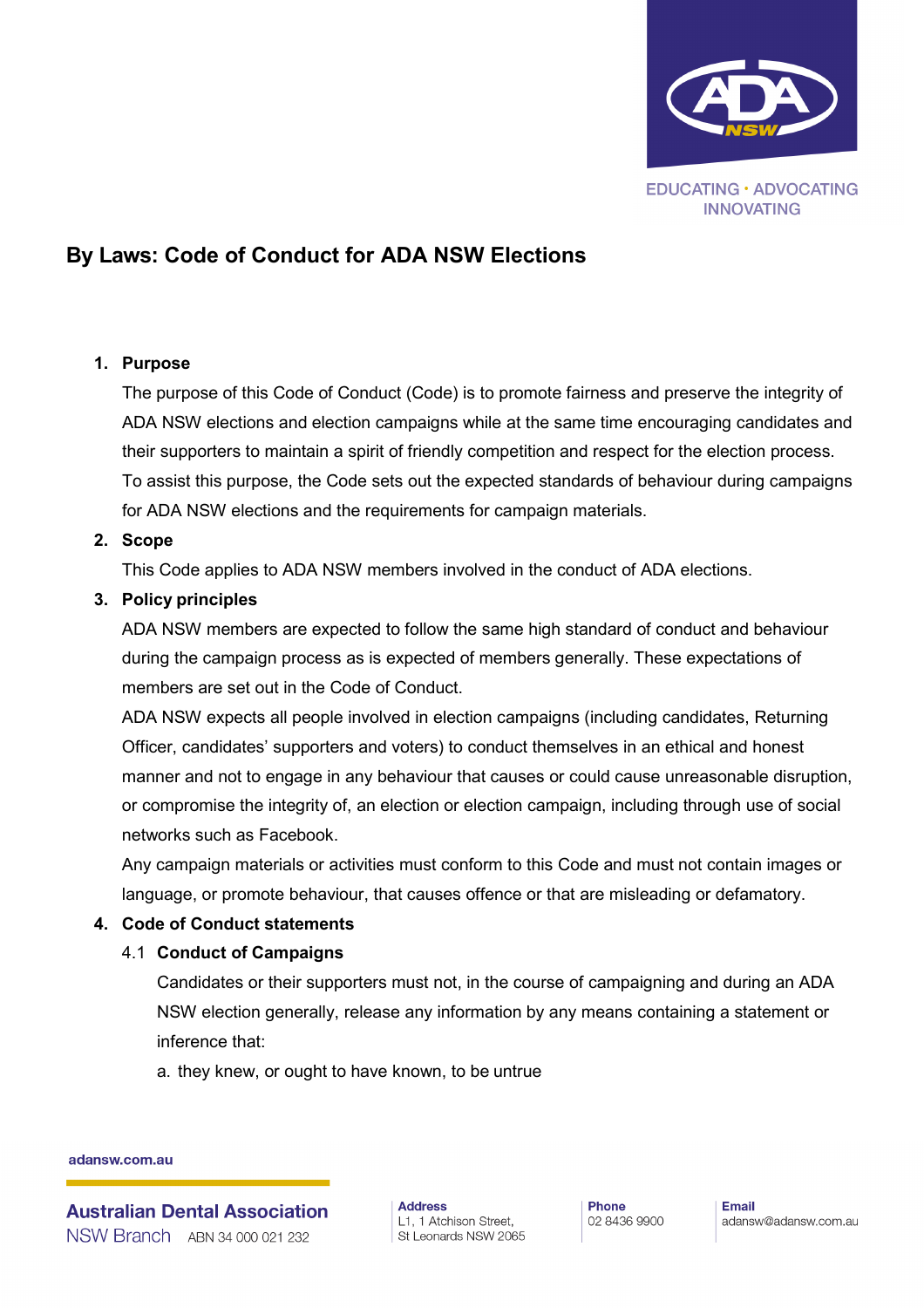

- b. is, or is likely to be, misleading or deceptive
- c. is discriminatory on the basis of ethnicity, disability, race, religion, sex, or sexuality, or
- d. is defamatory.

# **4.2 Campaign materials**

The Returning Officer may issue instructions on what is acceptable and unacceptable in relation to campaign materials and may require that campaign material is submitted for approval prior to dissemination or publication.

Any candidate issuing campaign materials, including emails must put their name to it. ADA NSW may impose additional requirements for campaign materials, including size, placement and distribution volume.

# **4.2.1. Email distribution of campaign material**

Campaign materials must not be distributed by email to recipients who are unknown to the sender, unless an individual has first given his/her consent to a candidate to send him/her campaign material to his/her email address. ADA NSW does not provide lists of members email addresses to candidates.

#### **4.3. Breaches of this Code**

ADA NSW members are expected to observe a high standard of conduct and behaviour. If there are concerns about that conduct, ADA NSW will take such steps as are reasonably necessary to protect the good reputation of the ADA NSW.

Any nominee or member acting on behalf of a nominee who is found to be in breach of this code of conduct could be disqualified from the election.

# **4.3.1. Reporting a breach**

If there are concerns due to the conduct of an election candidate, voter or member of a campaign team, the ADA NSW Returning Officer should be contacted in the first instance. To contact ADA NSW Returning Officer, email [manager@adansw.com.au.](mailto:manager@adansw.com.au)

A report or complaint regarding a breach of this Code provided to the Returning Officer must:

adansw.com.au